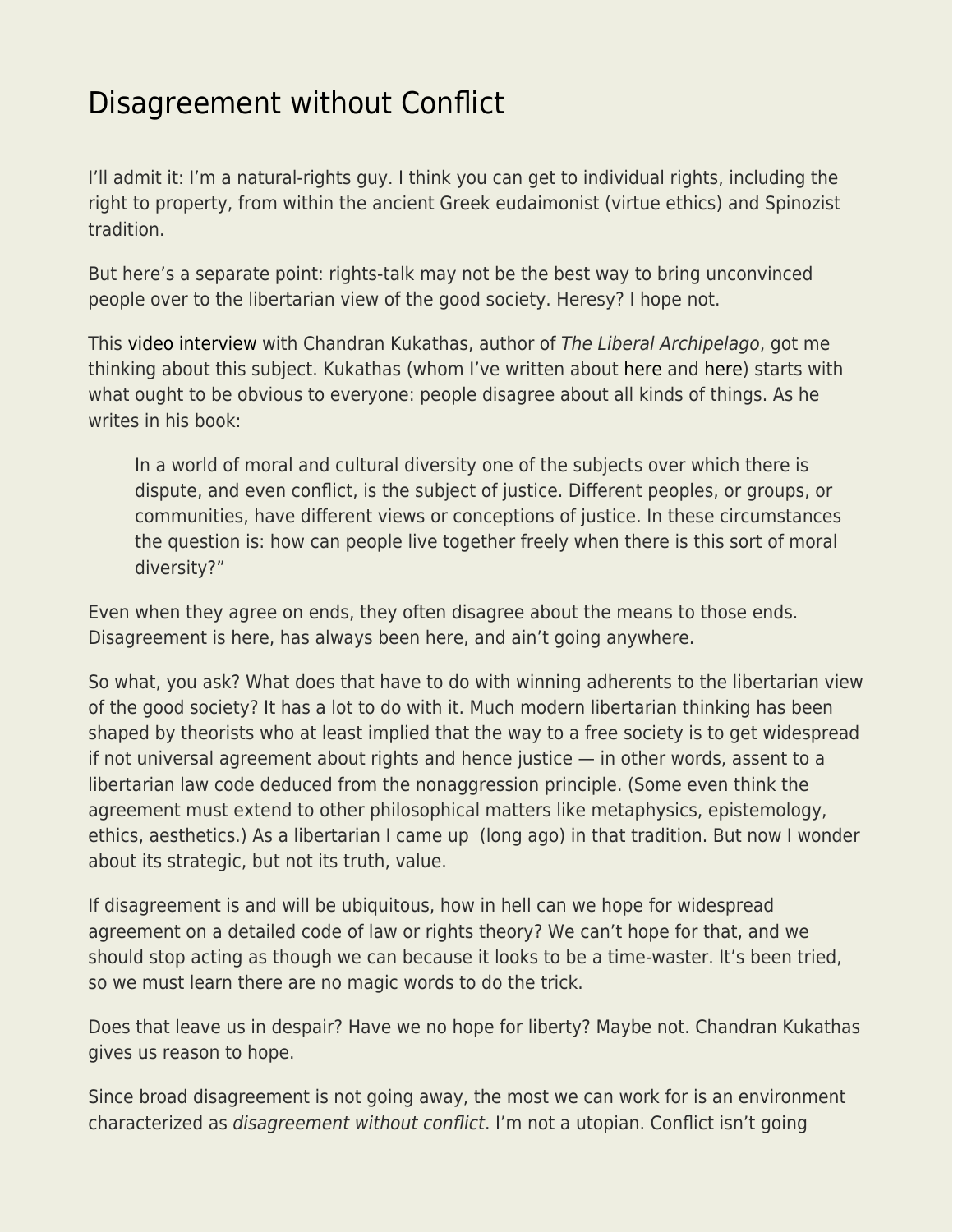anywhere either, but it can be minimized through liberal institutions based on freedom of association within the current national territories, the "live and let live" principle, which would not require territory-wide agreement to a detailed doctrine. In other words, if we can't get universal agreement to a code of justice, how about to the principle of "mutual toleration"?

In this age of extreme and acrimonious polarization, doesn't that sound like a strategic approach worth pursuing? If no monopoly state is available, Group A won't have to live in fear that Group B will seize it and impose its preferences, and thus Group A won't have to seize the state apparatus first in self-defense.

Some may object to putting rights-talk on the shelf in favor of something less "pure." They may insist that in America, home of the Declaration of Independence with its stirring lines about inalienable rights that predate government, rights talk resonates as it does nowhere else.

That was my first thought. But then I remembered how the list of things that Americans are said to have a right to has grown exponentially over the decades. No one has been able to find the right incantation to stop, much less, reverse that growth. Believe me, many people have tried. And once you give flight to even legitimate rights-talk, you have no control over where it goes and what form it takes. Once "counterfeit rights" gain currency, we enter the realm of rights-balancing. And guess who's in charge of that.

So, Kukathas writes in The Liberal Archipelago, "The primary question of politics is not about justice or rights but about power, who may have it, and what may be done with it. Views about rights or about justice may have a significant bearing on any answer to this question, but this remains the important question."

As a consequence, Kukathas continues, "The principles of a free society describe not a hierarchy of superior and subordinate authorities but an archipelago of competing and overlapping jurisdictions." (Emphasis added. That is an extremely important adjective because it indicates that the authorities do not have monopolies even within "their" territories, suggesting a polycentric approach to law and governance.)

Kukathas clearly does not buy James Madison's famous line in Federalist 51: "In framing a government which is to be administered by men over men, the great difficulty lies in this: you must first enable the government to control the governed; and in the next place oblige it to control itself."

Thus those who value liberty must cultivate a distrust of power of all kinds. Kukathas says in the interview that the government is always a they that "co-opts us on a regular basis," and never a we. "In a free society … only the freedom to associate is fundamental." The freedom of exit of course is the corollary.